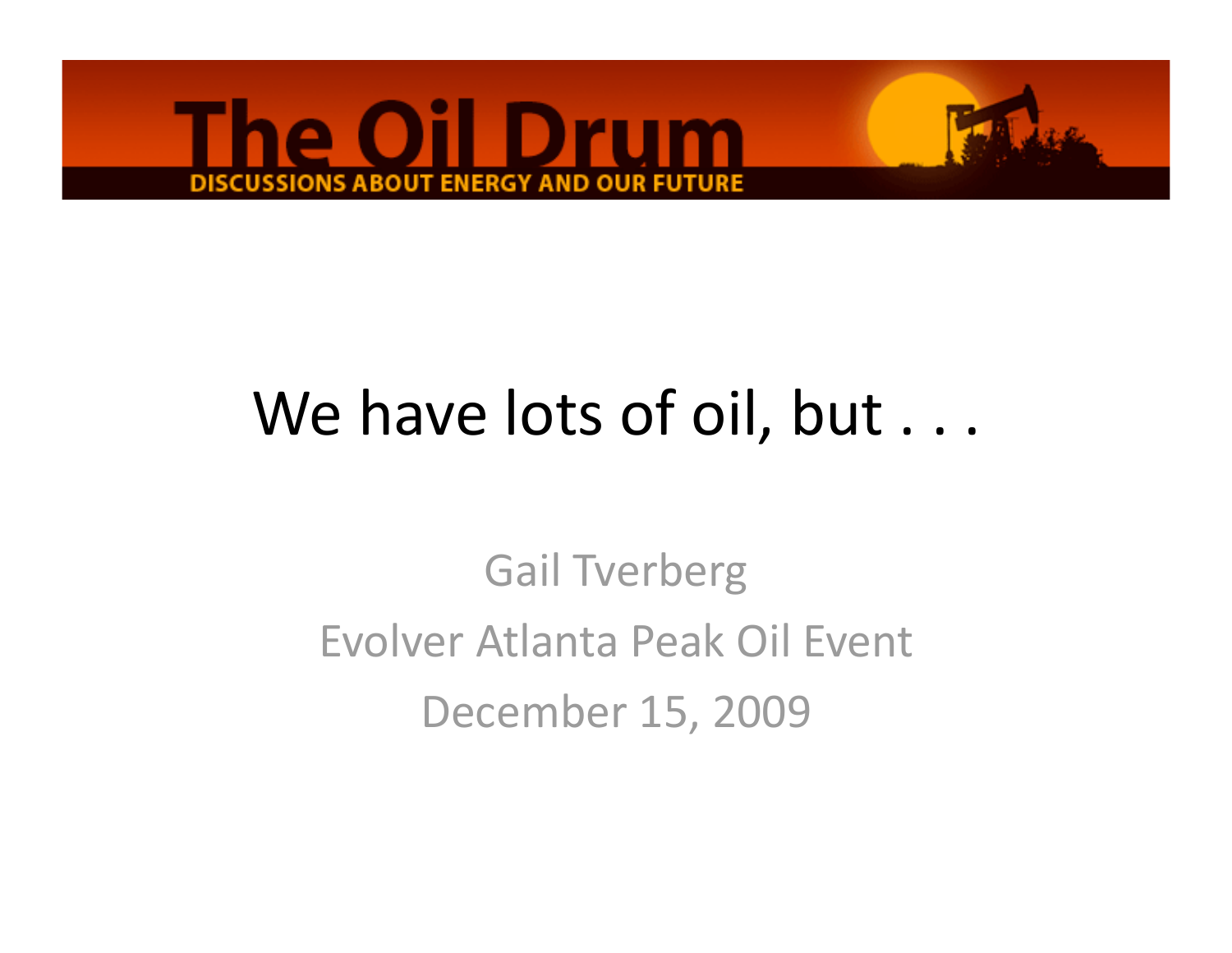### A huge amount of oil is available

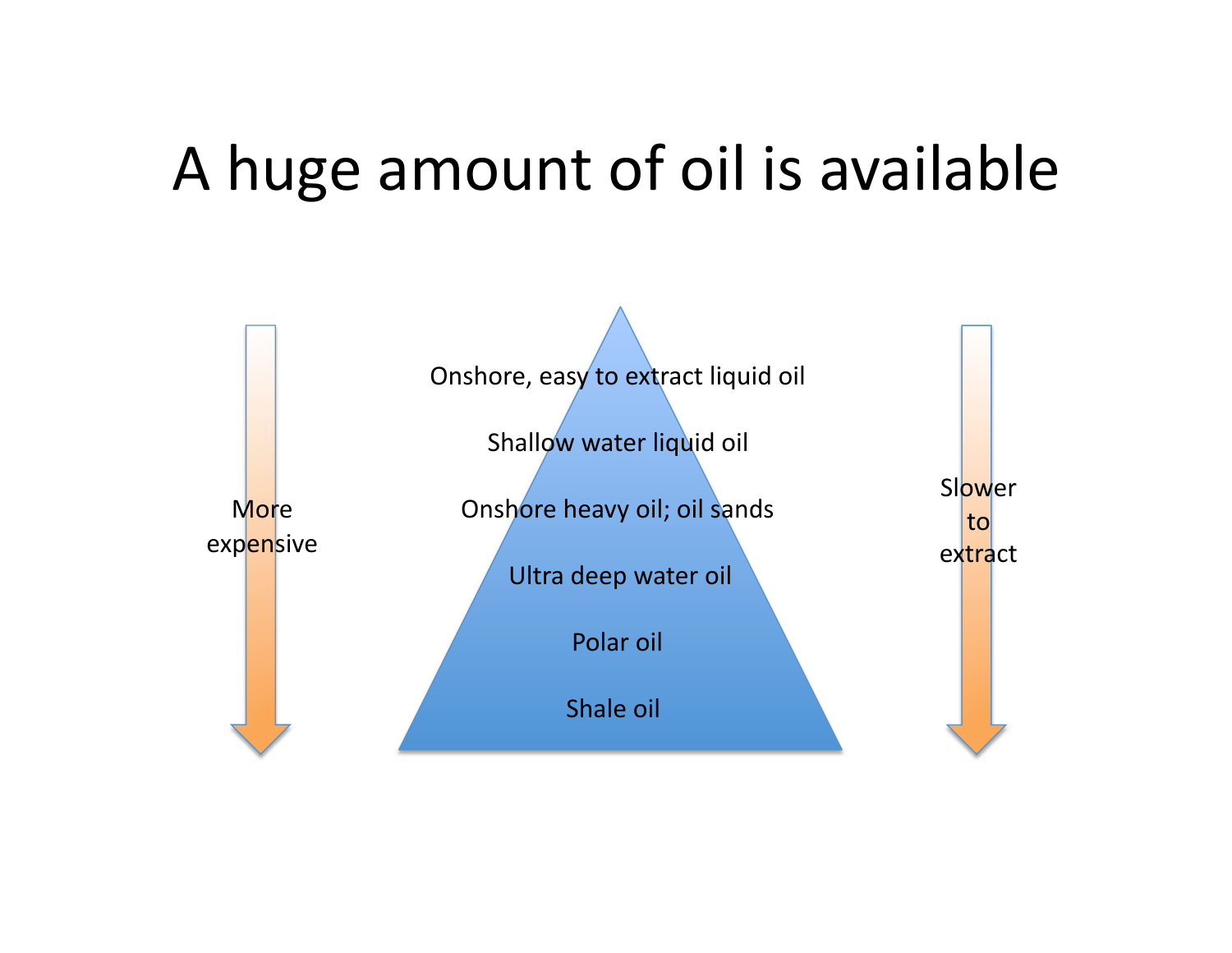## Theory says oil price can increase but our pocketbooks disagree

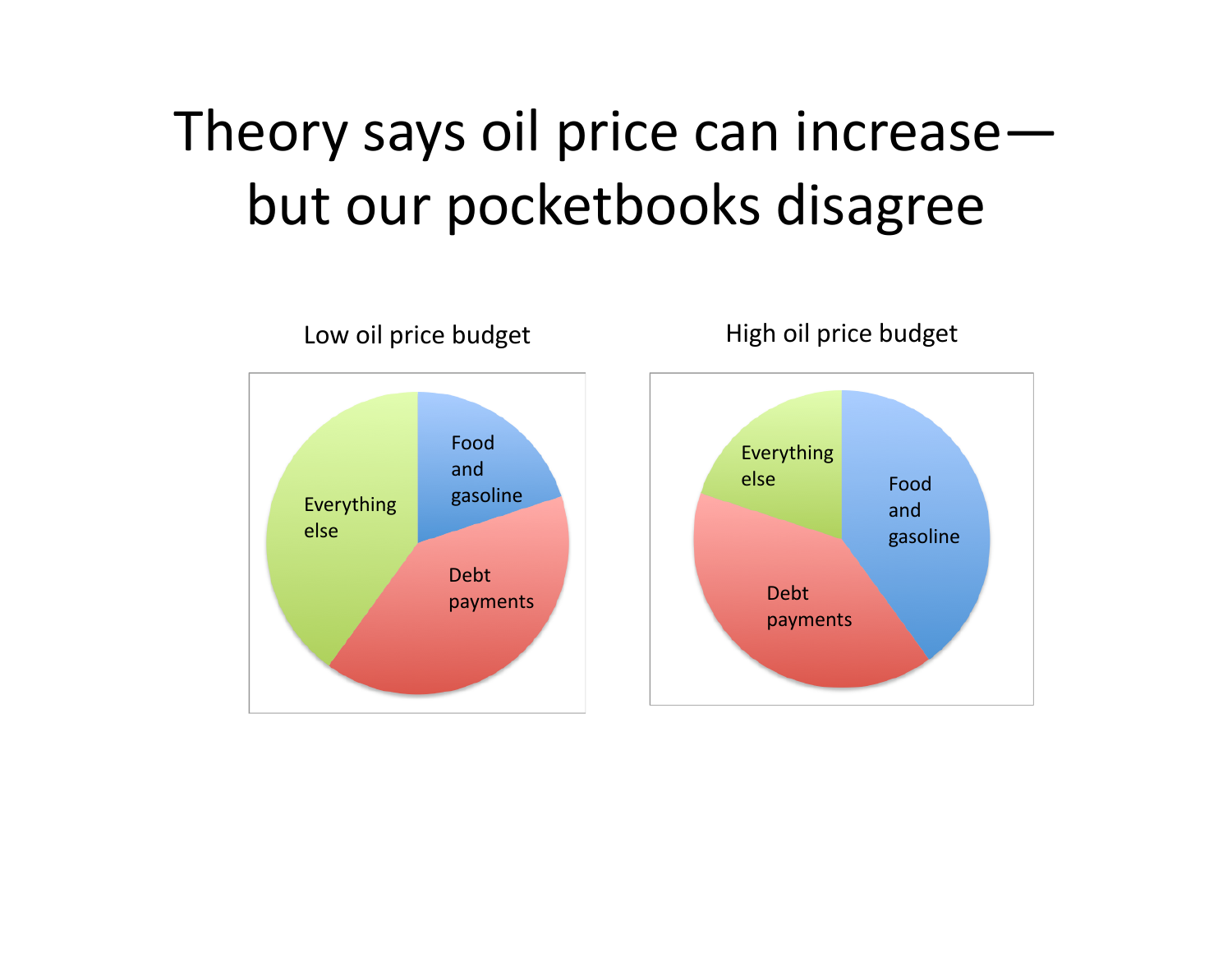# If oil prices rise, something has to "give"

- Either we miss debt payments
	- Banks do badly
	- Cut back on debt availability
- Or we cut back on everything else
	- Fewer new cars
	- Fewer new houses
	- $-$  Fewer restaurant meals; donations; etc.
	- Looks like a recession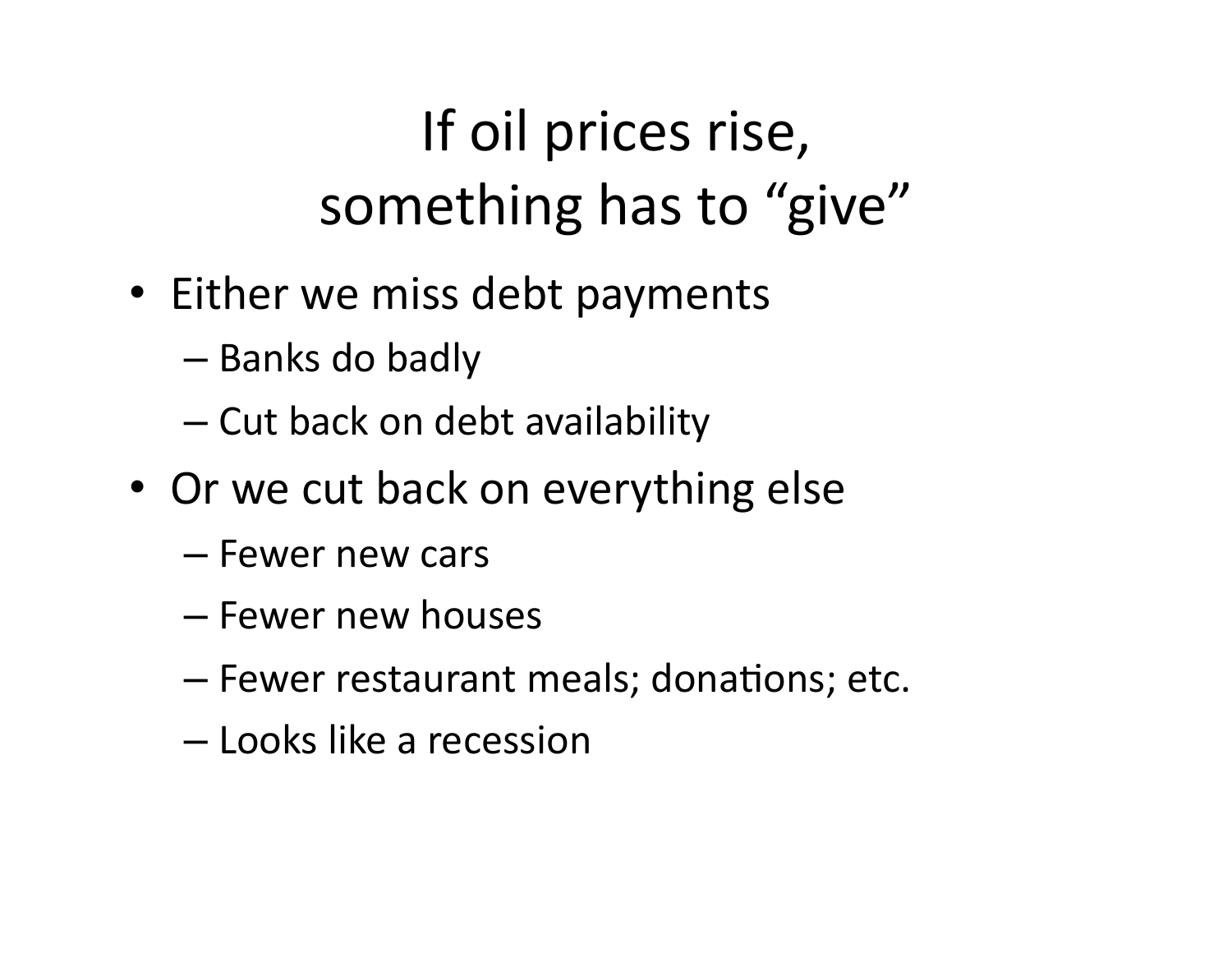#### Peak oil isn't a future event

• It is what you have been living through!

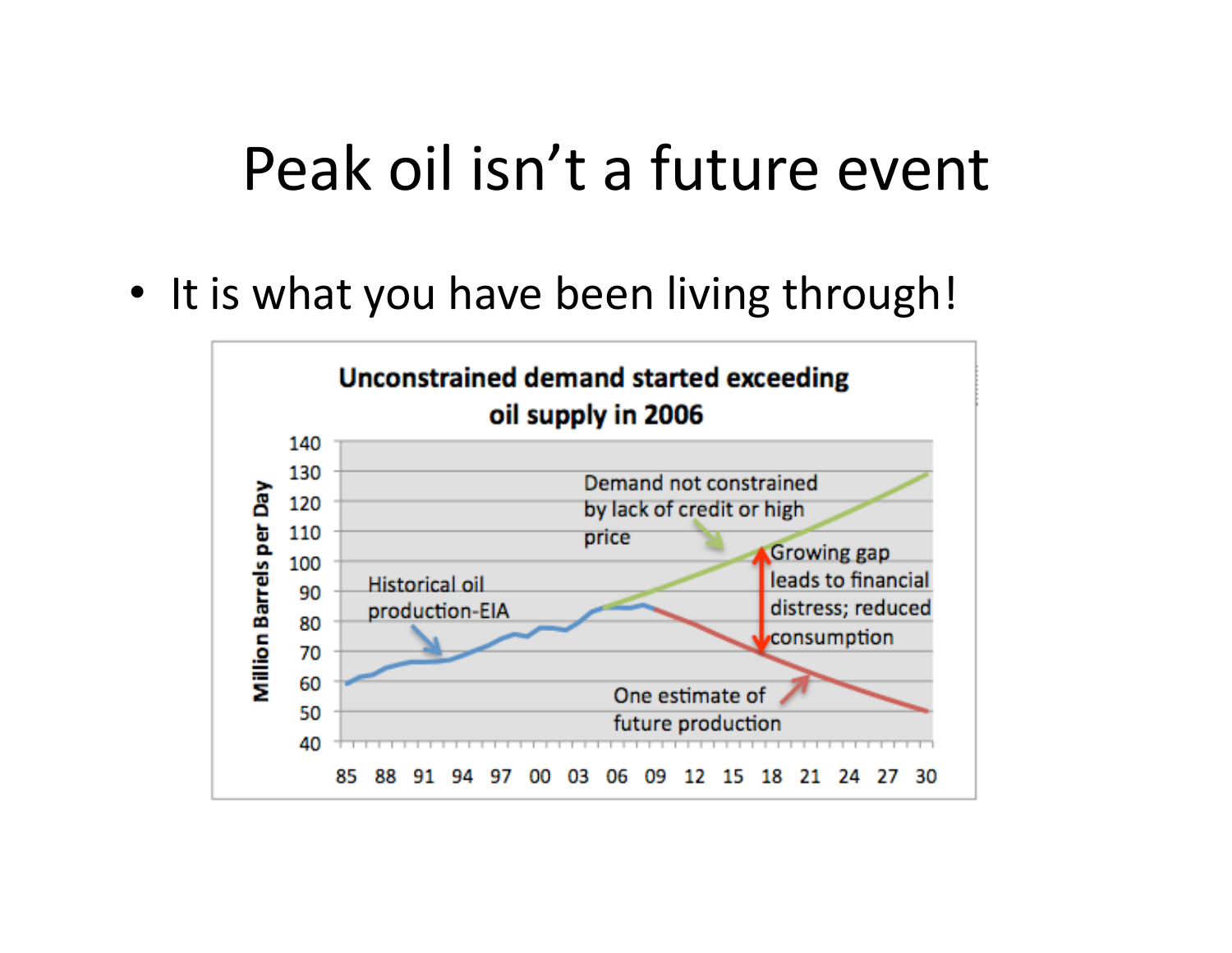## We know from experience that oil production tends to rise, then decline:

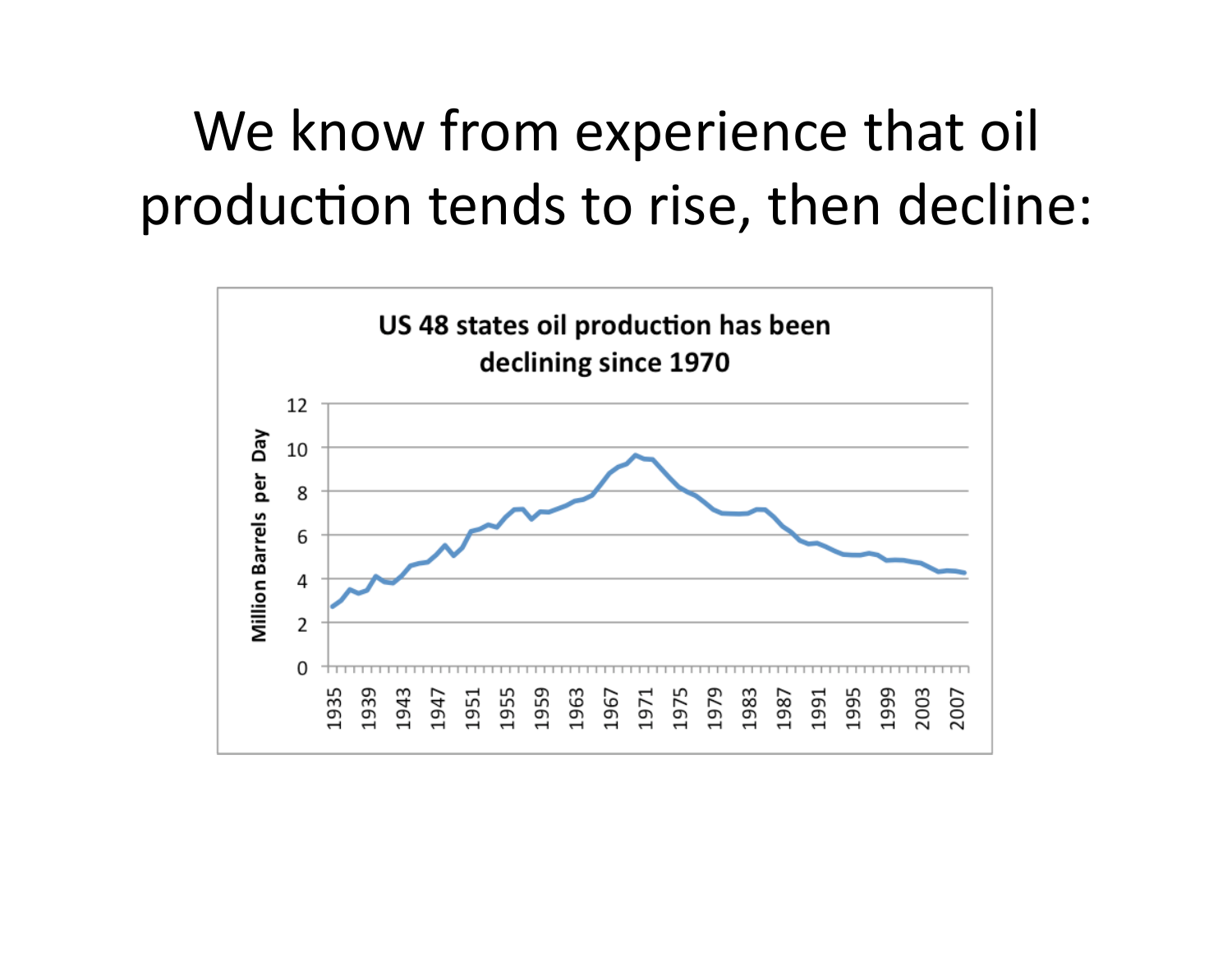### Similarly for Alaska

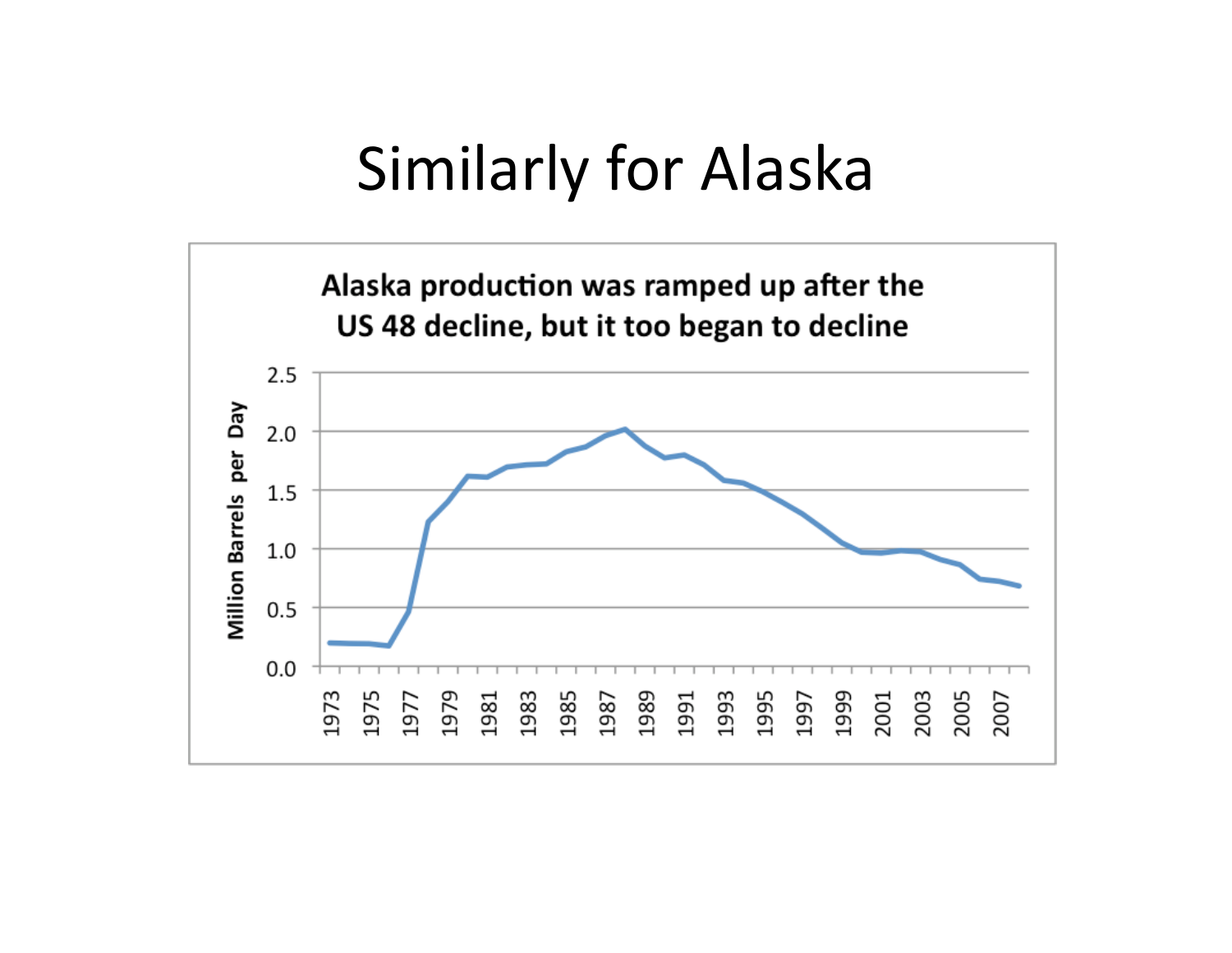#### Similarly for the North Sea

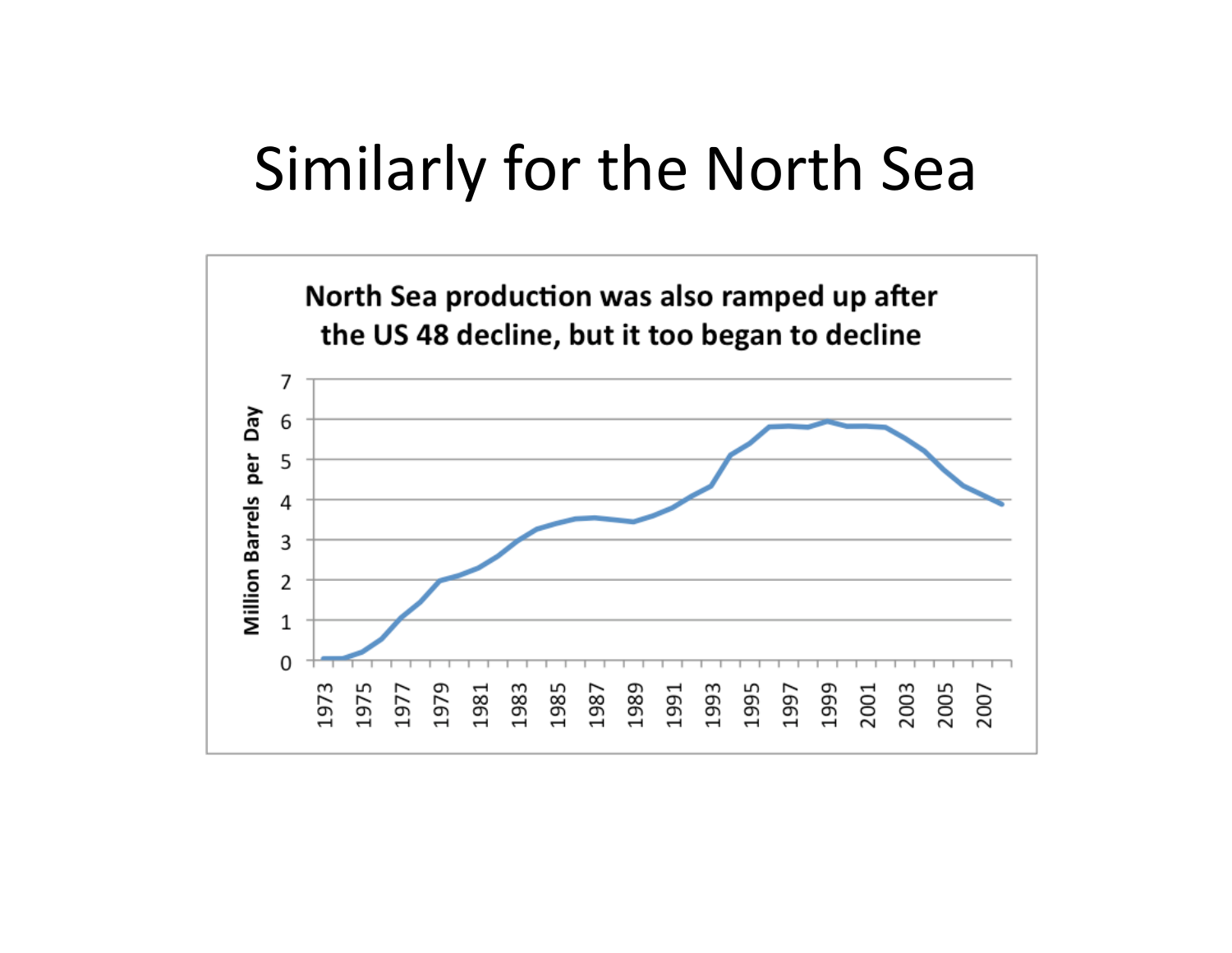# Now the "easy oil" is mostly gone

- There is plenty of oil left
	- But it is expensive, slow‐to‐extract oil
- There are lots of substitutes
	- But they are generally more expensive than oil
	- Examples: Ethanol; electric cars powered by wind generated electricity
- If we could all get raises, everything would be fine! (And the economists would be right)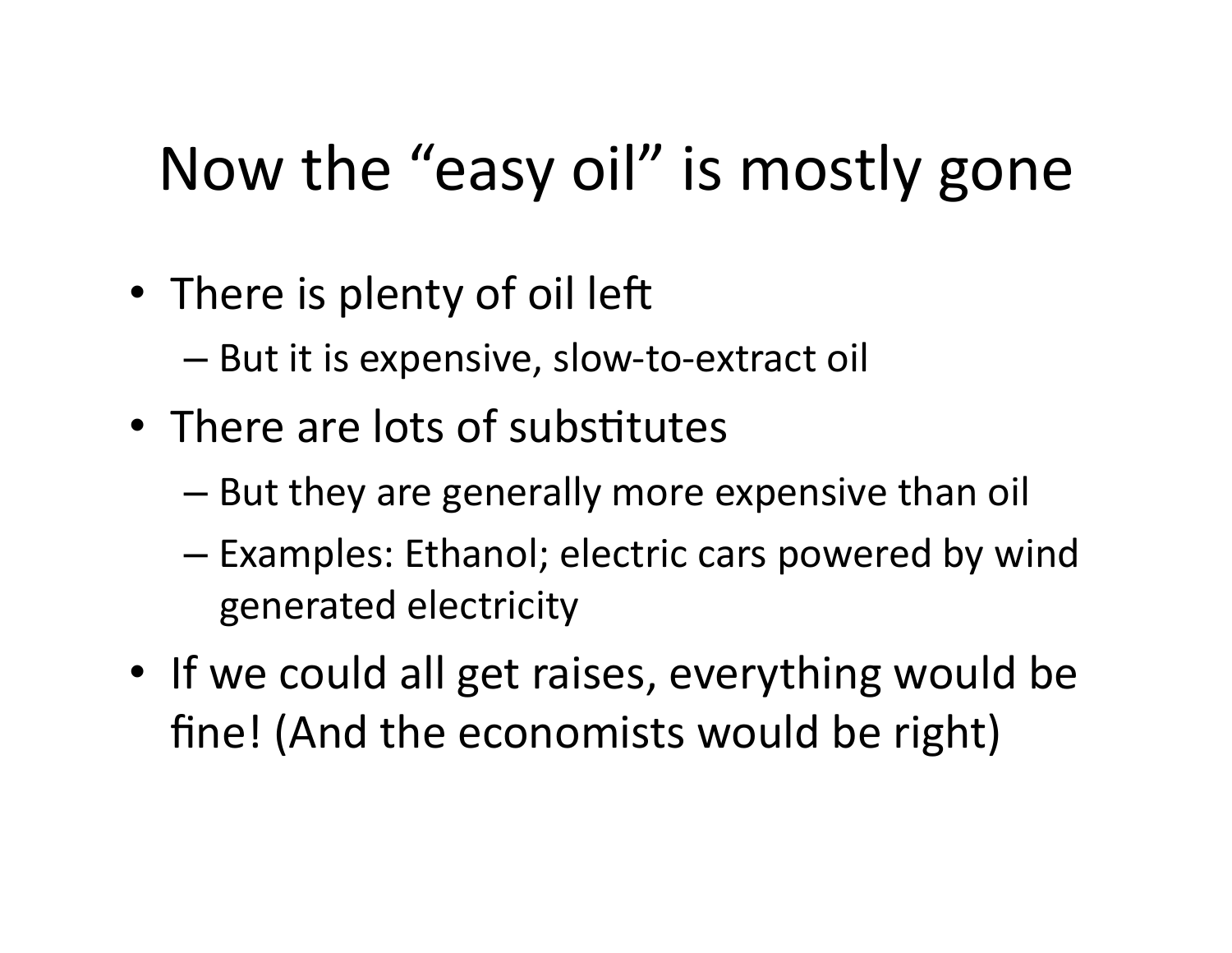## Many people thought the problem disappeared when prices dropped

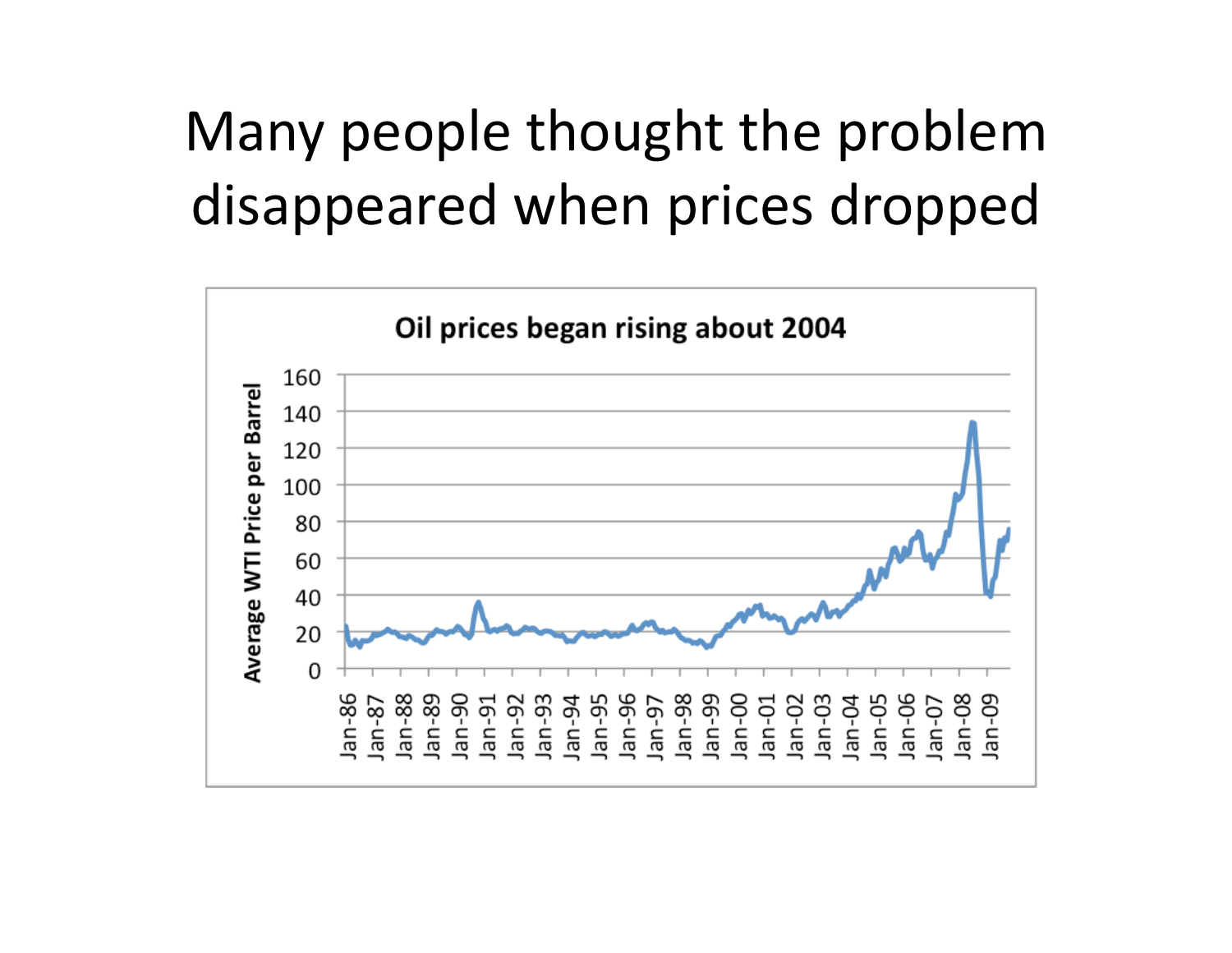# But people's incomes couldn't stand higher oil prices

- Mortgage defaults rose
- Banks reported poor results
	- Cut back on new loans
- Suddenly, cut back on credit started affecting oil prices
- Less credit -> less demand -> lower oil prices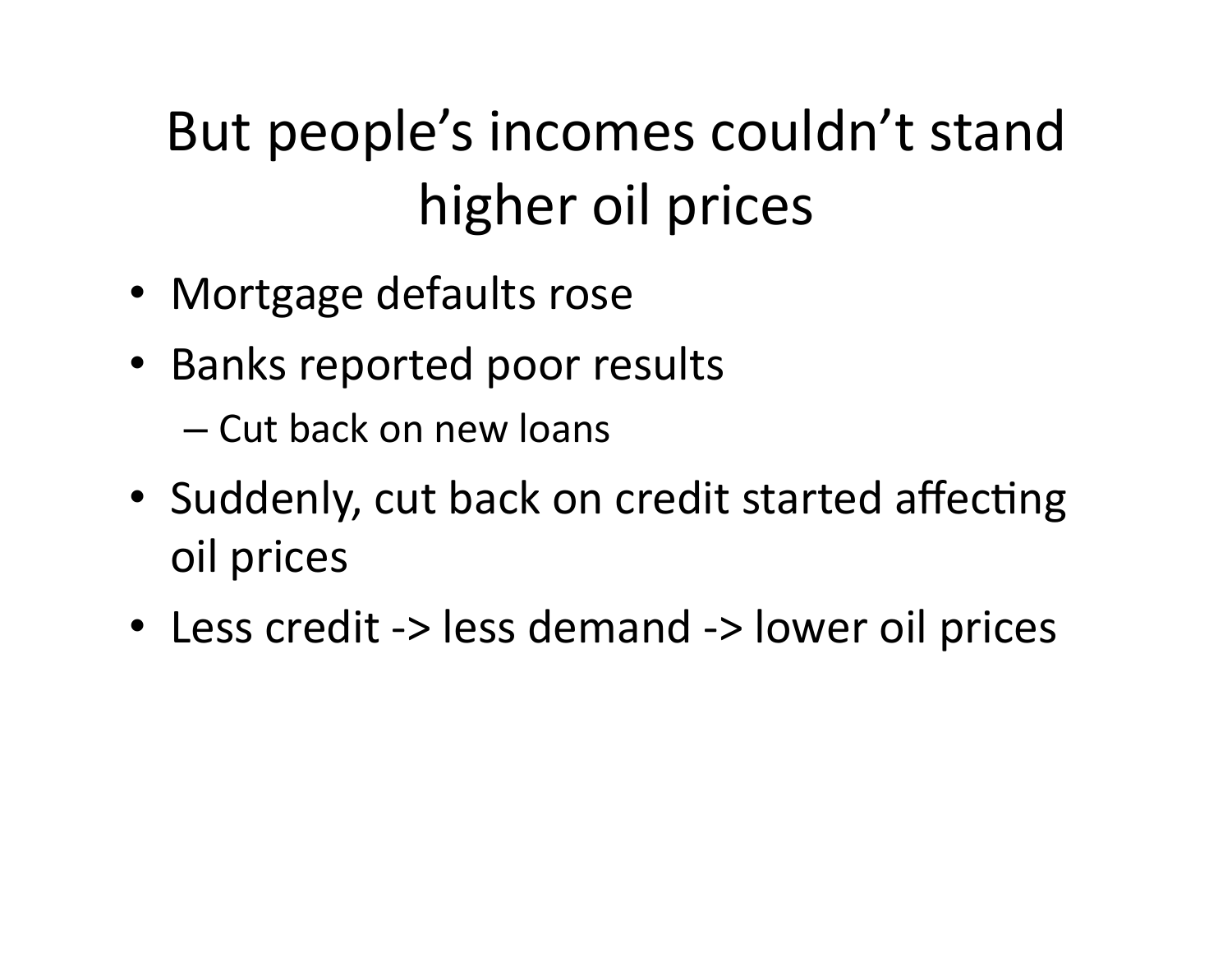### US consumer credit "peaked" the same month as oil prices – July 2008

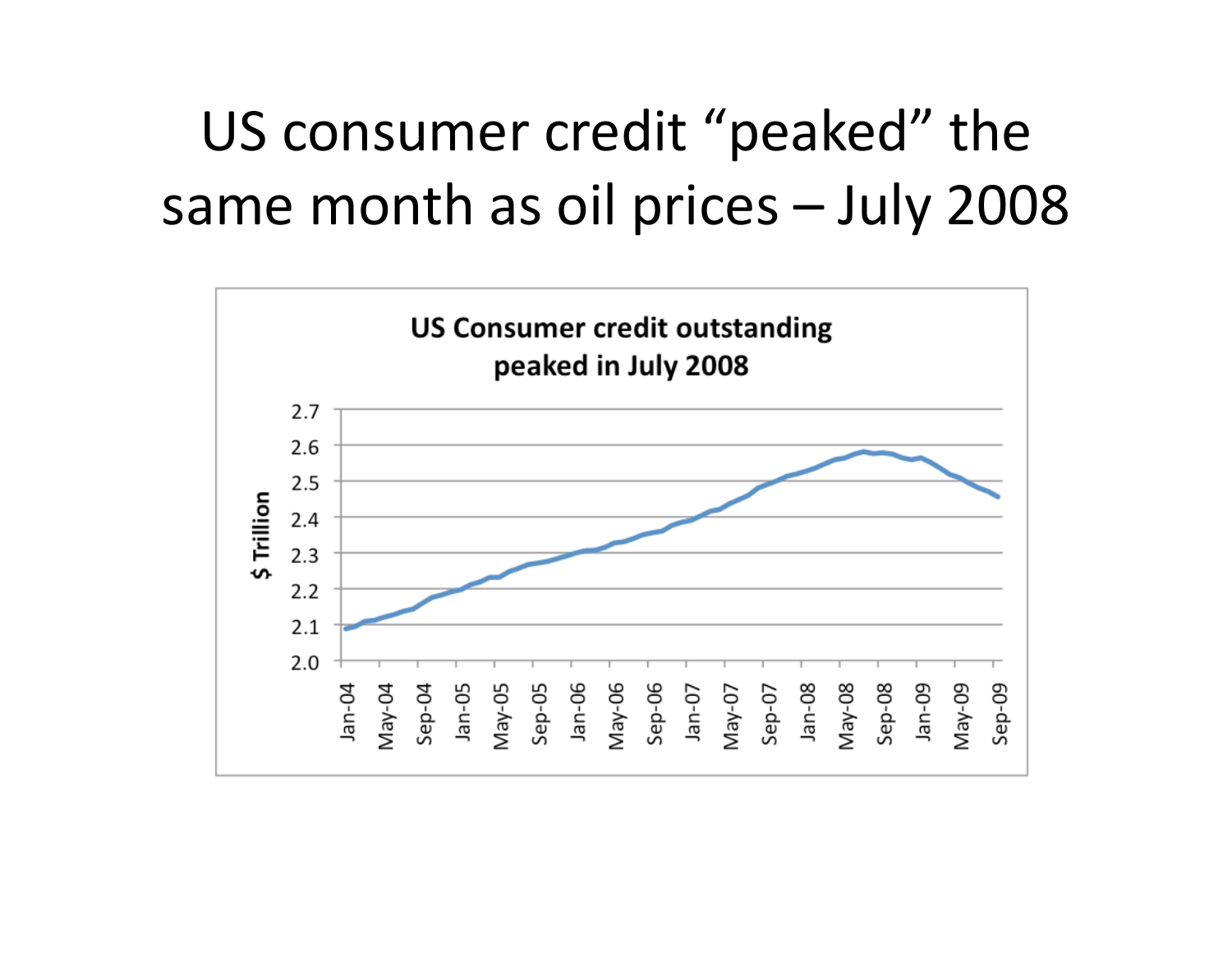## US EIA View of Energy Costs

Figure 30. Energy expenditures in the U.S. economy in three cases, 1990-2030 (billion 2007 dollars)



hfp://www.eia.doe.gov/oiaf/aeo/pdf/0383(2009).pdf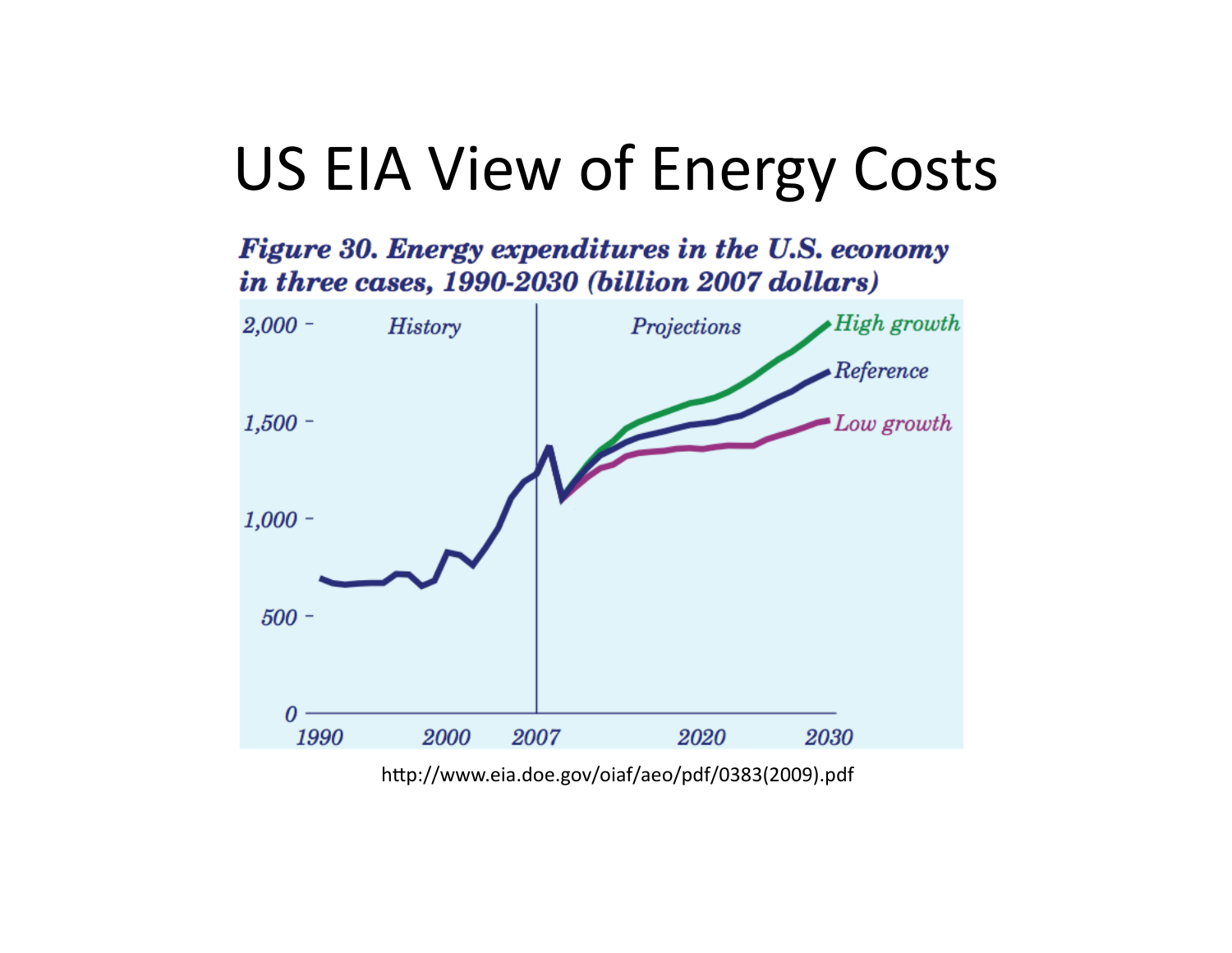## Where do we go from here?

- We are in uncharted territory
- Economists aren't much help
	- Didn't see the problem coming
	- Expect oil prices will rise, without \$ to pay for oil
- Things are in a "lull" now
	- Oil prices are down somewhat from their high
	- But debt problems persist
	- New flare up is likely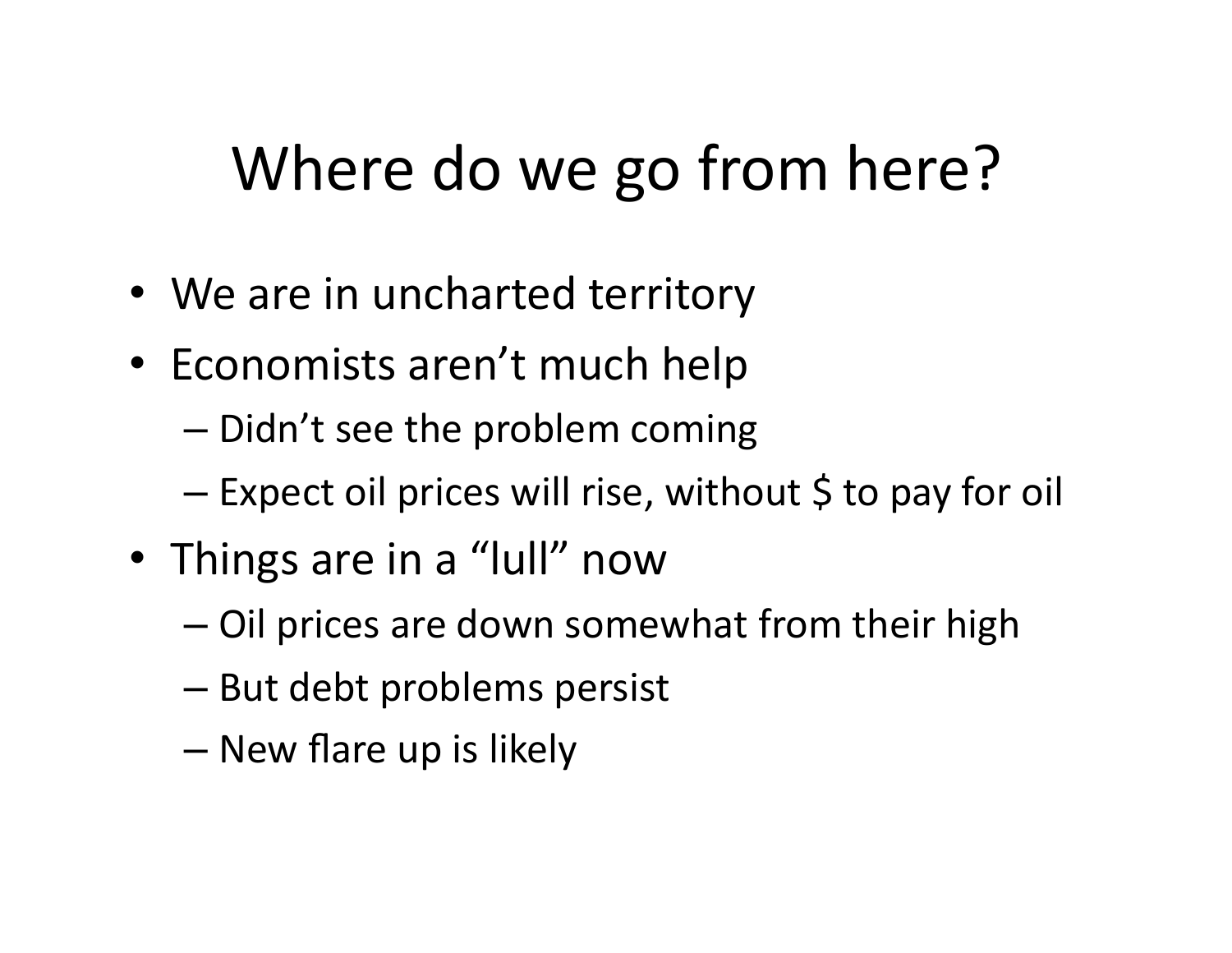## Gap between production and unconstrained demand will likely grow

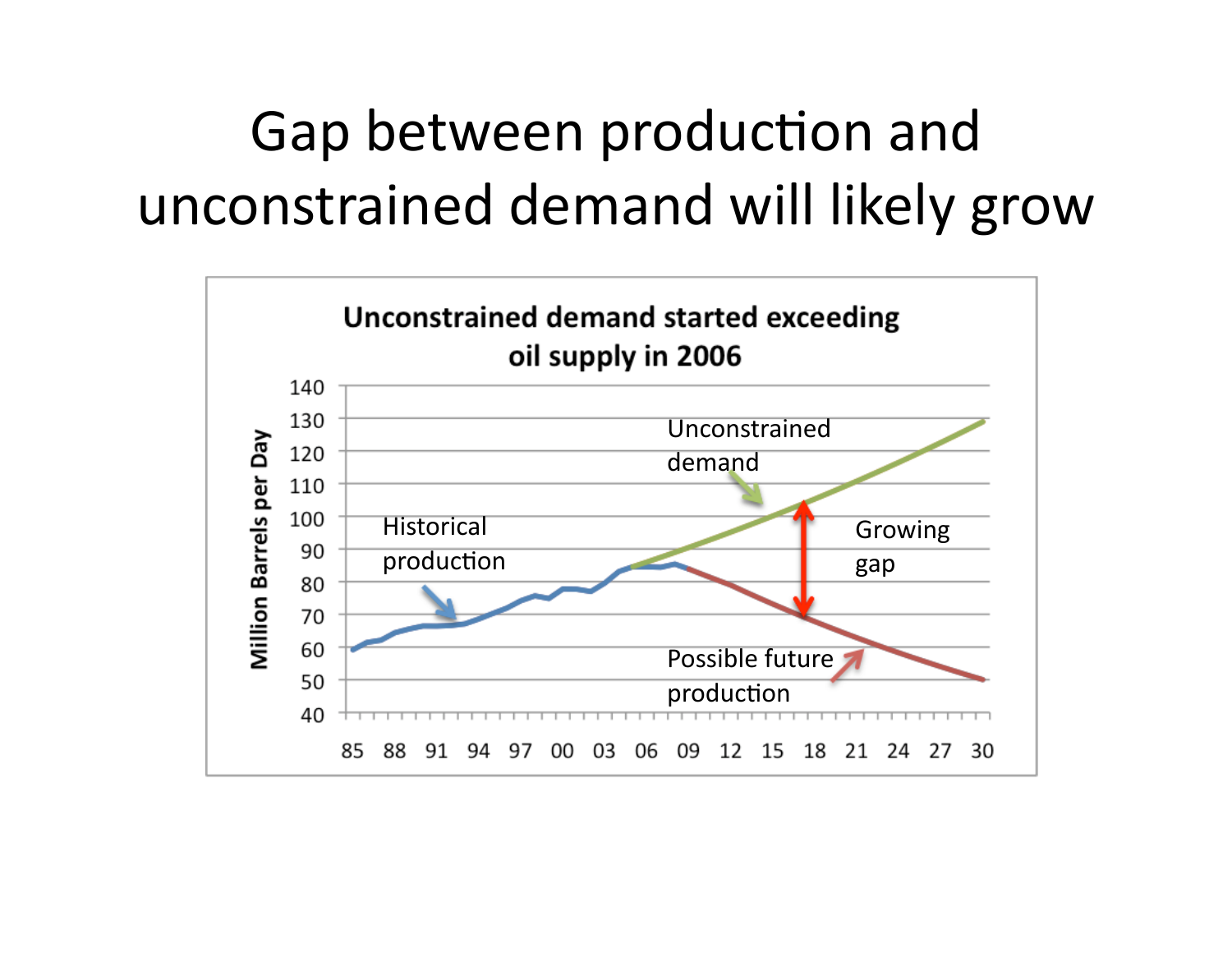Lower oil production will likely mean continued recession / depression

- Prices likely volatile
- May rise for a while
	- Then higher oil and food prices will cause more loan defaults and more recession
	- Oil prices will drop; and there will be more lay offs
- International trade may be impacted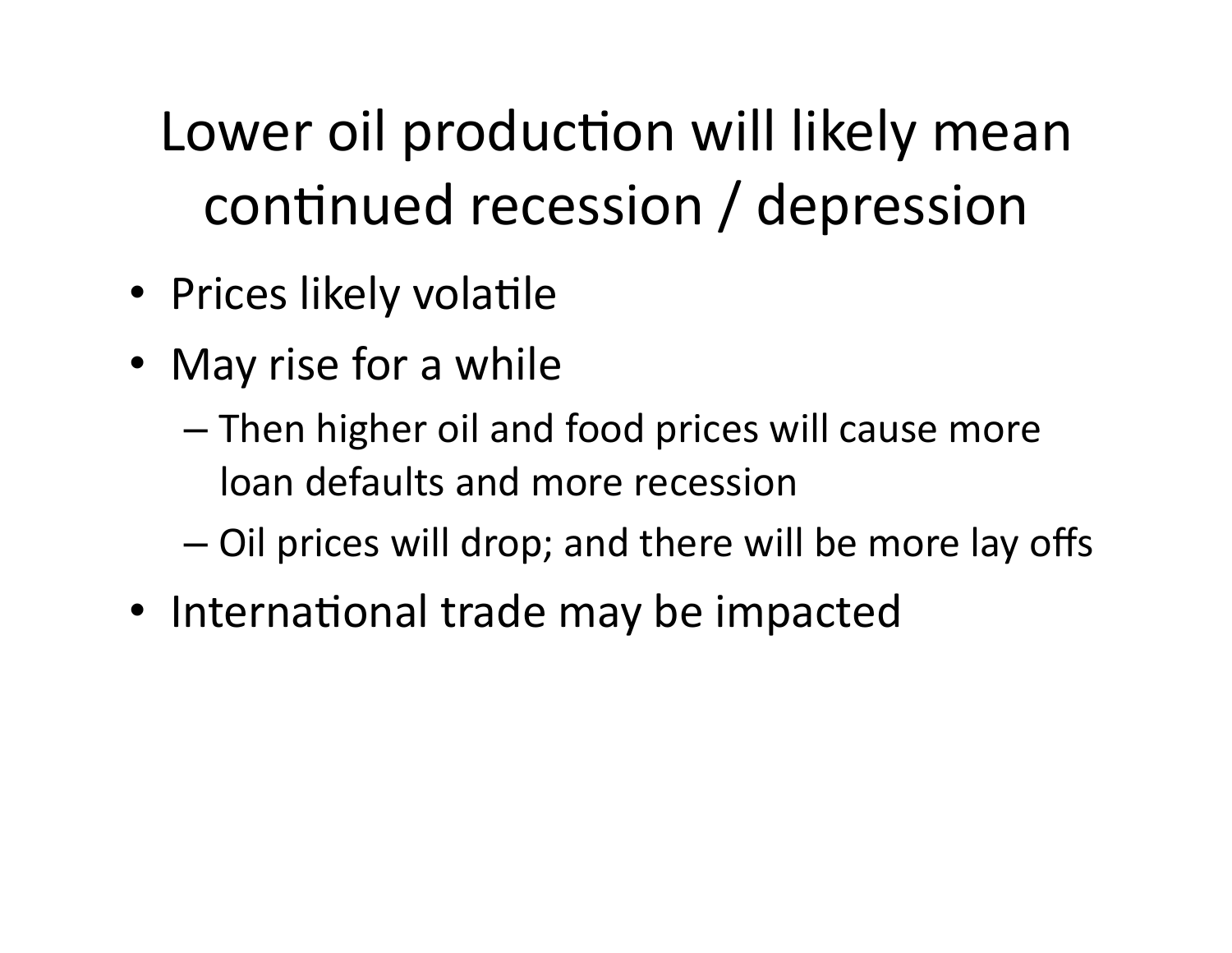#### Reason for continued recession is close tie between GDP and oil production Oil Demand Correlates With Global GDP

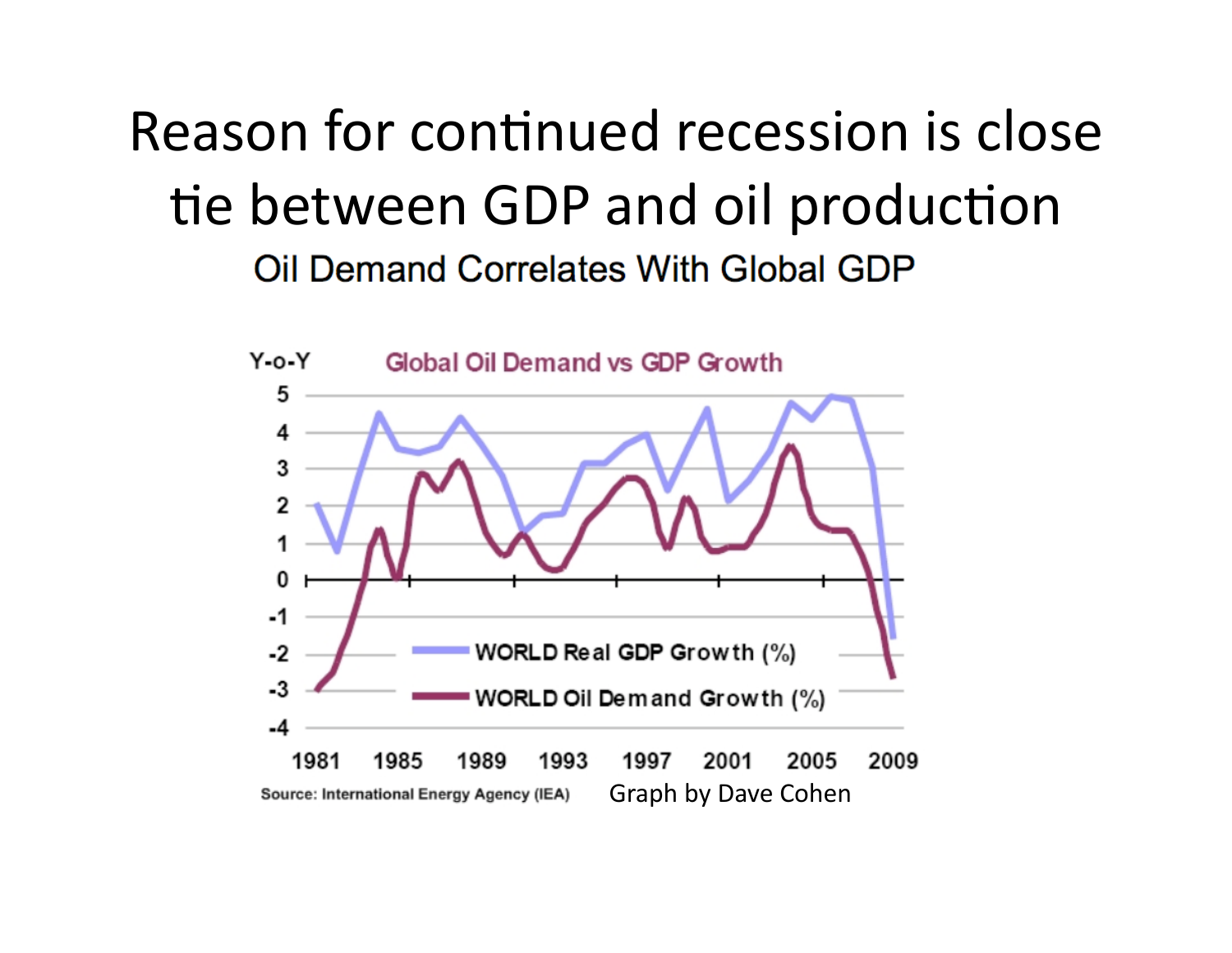### World population has grown greatly since discovery of fossil fuels



hfp://www.susps.org/overview/numbers.html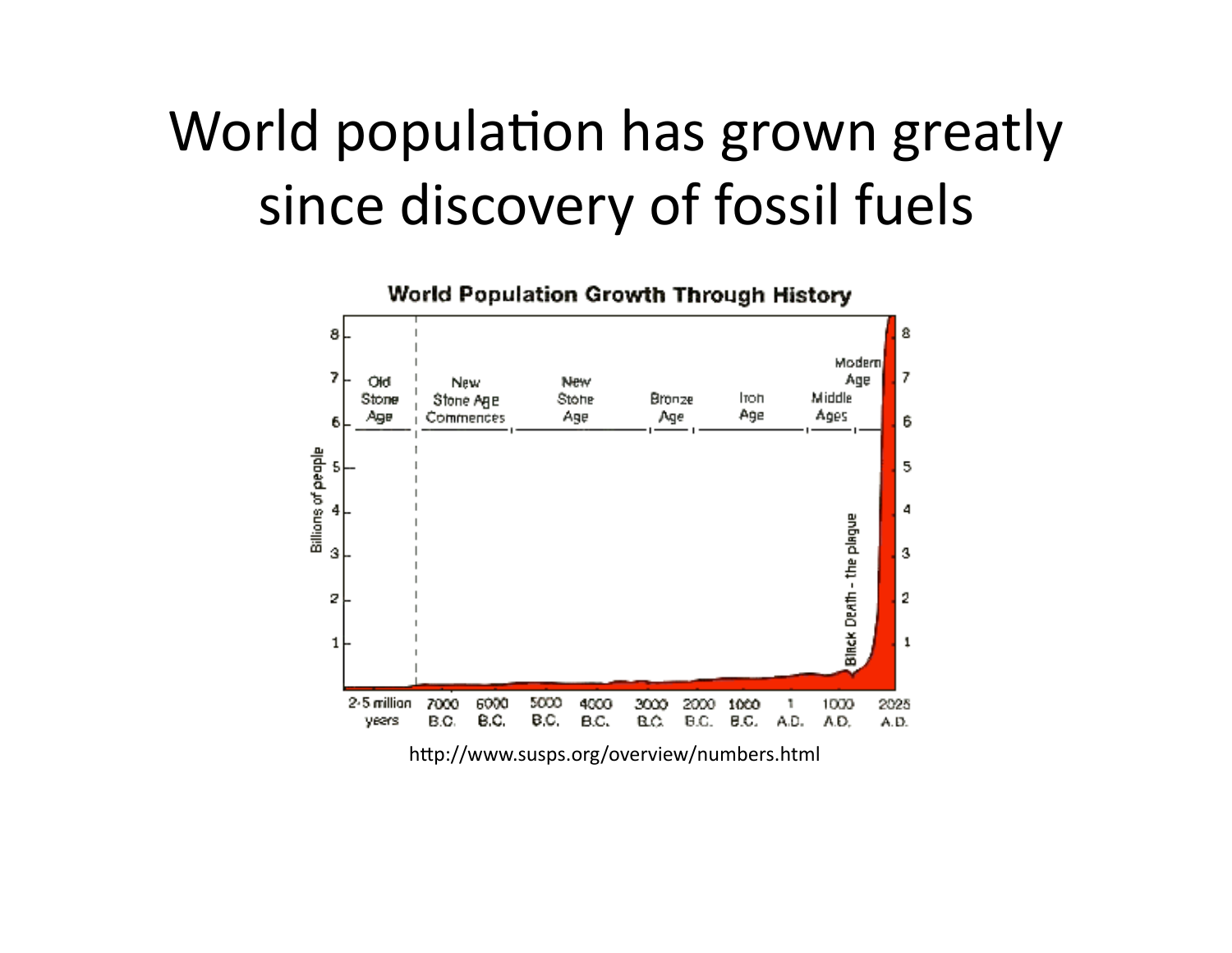## One concern is the ability to continue feeding everyone

- Food is very oil dependent
	- $-$  Pumps for irrigation
	- Fuel for tractors
	- Transport food long distances
	- $-$  Pesticides, herbicides, fertilizer
- Higher costs alone would be a problem
	- If food becomes unavailable in some places, there will be a real problem